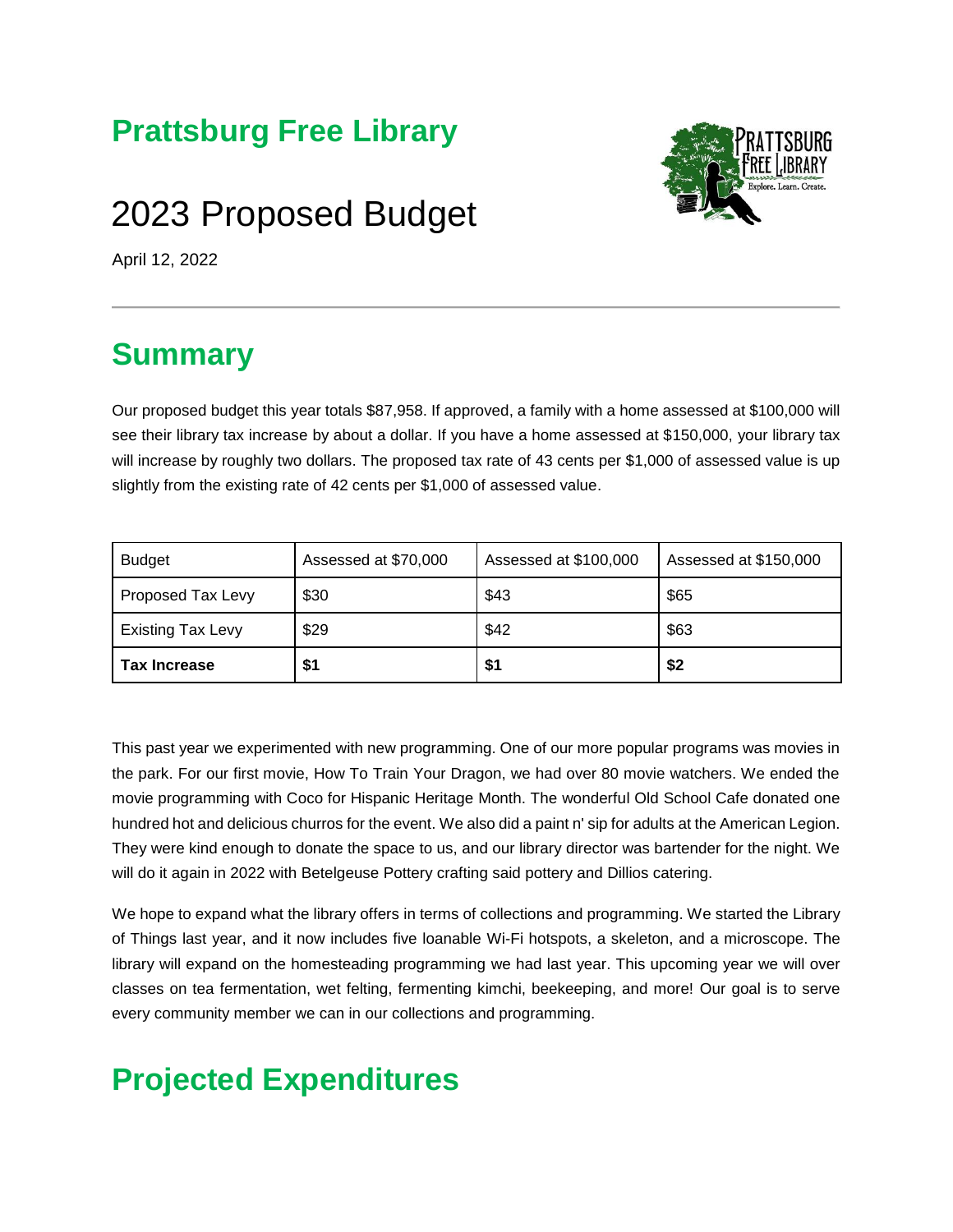About 70% of our expenditures go directly toward the delivery of programs and services to our community. Insurance, utilities, and accounting fees are some of the bigger expenses that indirectly contribute to the programs and services that we provide. Our wage expense has increased significantly because of minimum wage increases that began in 2016 and continued every year since, raising the rate from \$9.00 an hour to \$13.20 an hour. Moreover, more staff hours are necessary to provide services such as mask and test kit distribution.

Aid for libraries is always under threat; it is always one of the first entities that sees a cut during a time of crisis. The county legislature has held funding flat for 2022 relative to 2021. The allocation retains the 20% cut we received in 2021 as a result of the pandemic. But, once an entity gets cut in a budget process, it is very difficult to get it back. However, we will continue to fight the good fight.